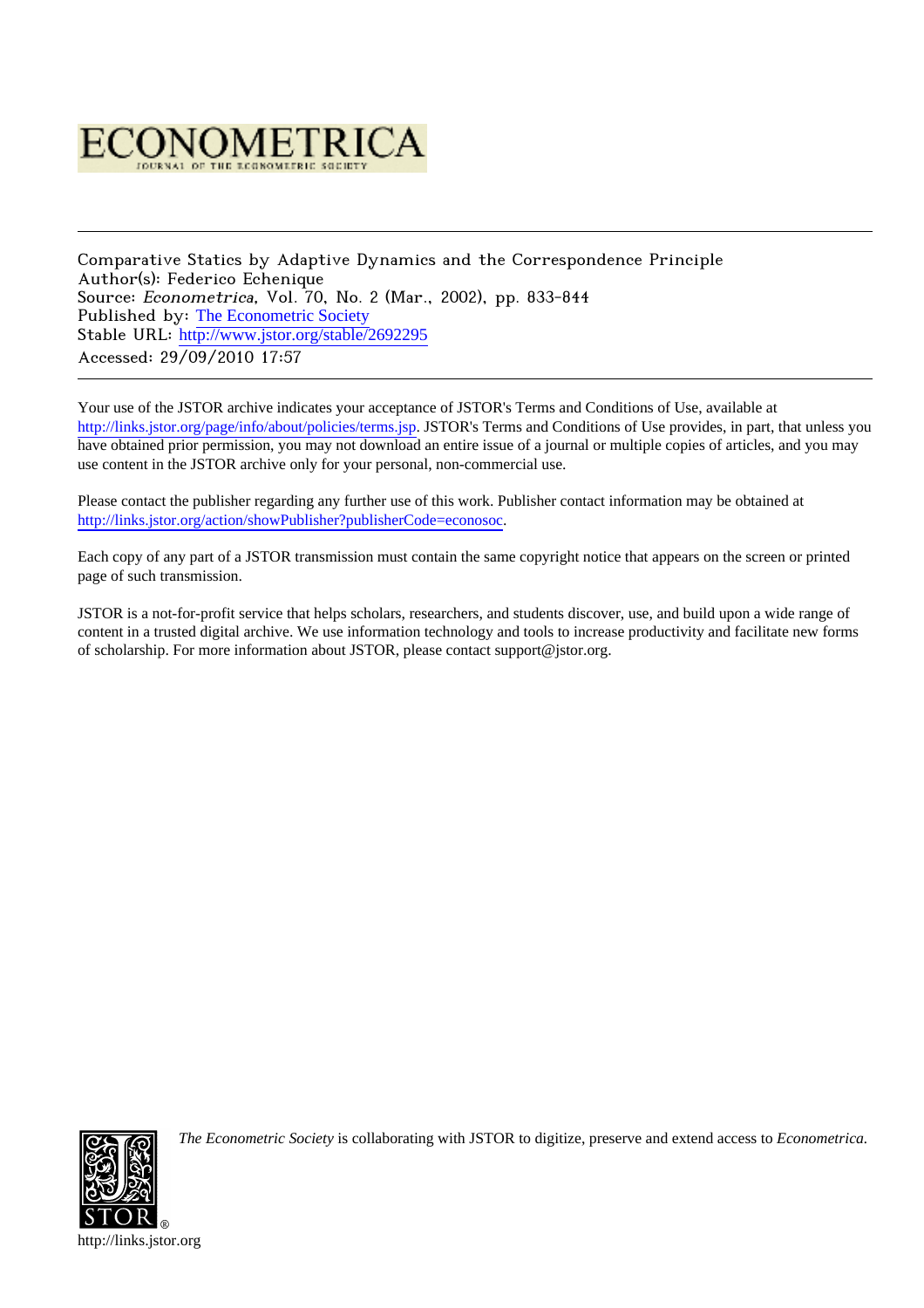# **COMPARATIVE STATICS BY ADAPTIVE DYNAMICS AND THE CORRESPONDENCE PRINCIPLE**

# **BY FEDERICO ECHENIQUE'**

### **1. INTRODUCTION**

**THE INTUITION BEHIND COMPARATIVE STATICS results is usually dynamic in nature. The economic explanation for why differences in endogenous variables result from variations in exogenous variables often takes the form of some sequential adjustment process. For example, consider the account by Milgrom, Qian, and Roberts (1991) of technological and organizational changes in modern manufacturing: ". . . the falling costs of high-speed data communication, data processing, and flexible, multitask equipment lead to increases in the directly affected activities, which through a web of complementarities then lead to increases in a set of related activities as well."** 

**Despite the prevalence of dynamic economic explanations, the formal analysis is static. In games of strategic complementarities (GSC; Topkis (1979), Vives (1990)), parameterized by a variable that is complementary to the choice variables, the existing results on monotone comparative statics of equilibria are summarized by a theorem of Milgrom and Roberts (1990; MR hereafter): the largest and smallest equilibria in a parameterized GSC are increasing in the parameter.2** 

**GSC can have a large number of equilibria and there are no a priori reasons to expect the largest or smallest equilibrium to be played. Thus the MR result only tells us how a rather coarse summary statistic of the equilibrium set behaves. Moreover, a local approach using the implicit function theorem can give a conclusion opposite to the MR result (see Section 2). I claim that if we refine away equilibria that are unstable for adaptive dynamics, we obtain unambiguous "monotone" comparative statics.** 

**This paper presents results for economic models with complementarities; GSC are its most important application. The paper has two main results. First, if players behave adaptively after a parameter increase, their choices in each round of play will be larger than**  play before the increase. Second, if the GSC is parameterized by  $t$  and  $e(t)$  is a selector of equilibria-for all  $t$ ,  $e(t)$  is an equilibrium-that is continuous but not increasing in  $t$ , then  $e(t)$  selects equilibria that are unstable with respect to a broad class of adaptive **dynamics. These two results rely only on complementarity assumptions, and require no topological structure on the models.** 

**The second result above is a version of Samuelson's Correspondence Principle. Samuelson (1947) obtains unambiguous comparative statics by refining away unstable equilibria:** 

**<sup>1</sup>This paper is a shortened version of the third chapter of my dissertation at U.C. Berkeley. I am very grateful to my advisors, Ilya Segal and Chris Shannon, for their encouragement and help.**  I thank Rabah Amir, Robert Anderson, Juan Dubra, Néstor Gandelman, Ernesto López Córdova, **Marcelo Moreira, Charles Pugh, Matthew Rabin, Tarun Sabarwal, and Miguel Villas-Boas. I also wish to thank two anonymous referees for their thoughtful comments; and seminar participants at U.C. Berkeley, the 1999 LACEA conference, the conference in honor of Rolf Mantel organized by**  universities Di Tella and San Andrés, and the 2000 World Congress of the Econometric Society.

<sup>2</sup> See also Lippman, Mamer, and McCardle (1987), Sobel (1988), and Milgrom and Shannon **(1994). Topkis (1998) contains an exposition of the theory.**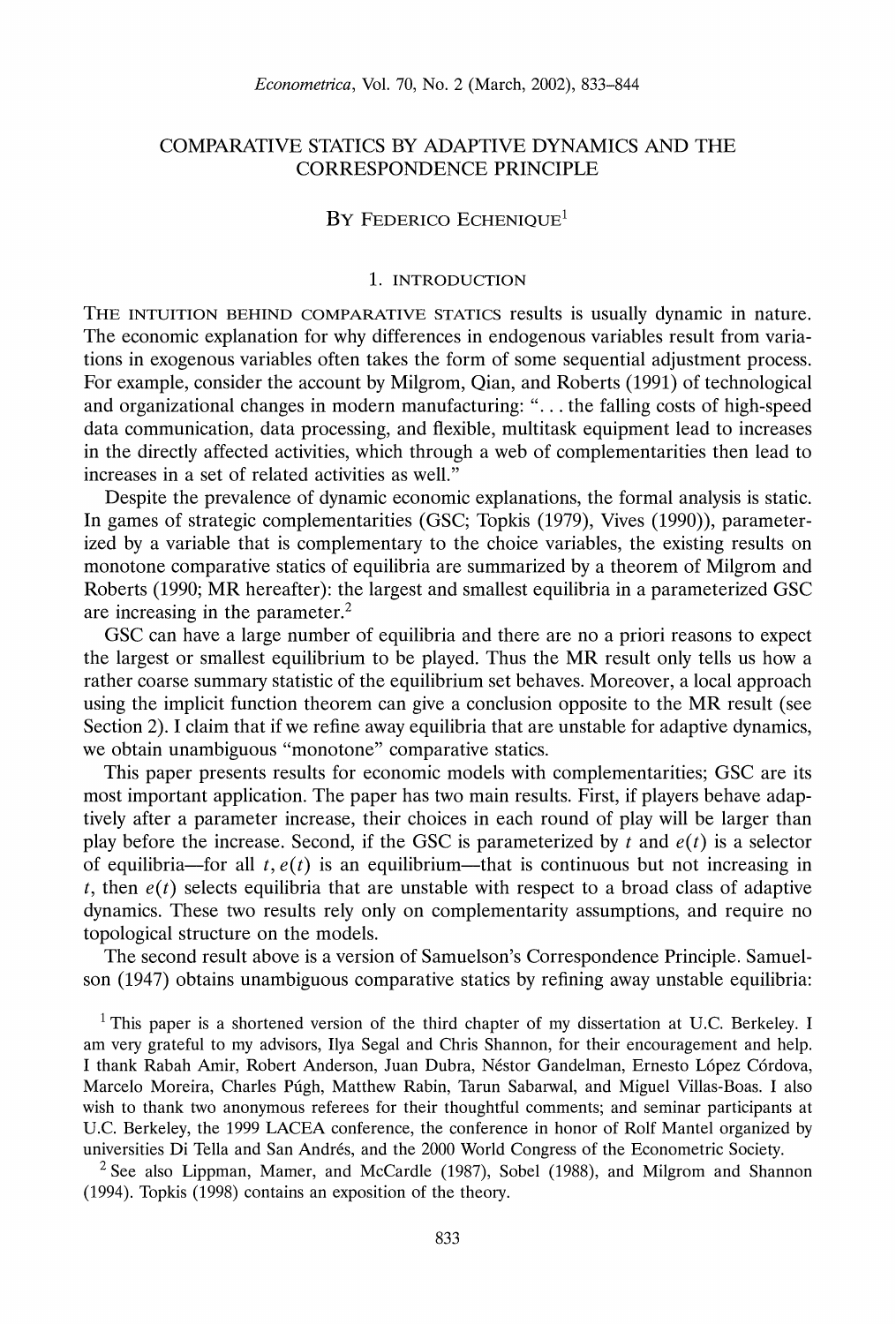**he applies the Implicit Function Theorem to smooth "equilibrium conditions" and interior, stable, equilibria of simple one-dimensional economic models. It turns out that, in multi-dimensional models, the principle does not yield unambiguous comparative statics (see Arrow and Hahn (1971) and Echenique (2000)). In general, stability is not enough to determine the direction of comparative statics.** 

**This paper shows that Samuelson's principle holds in models with complementarities, in particular in GSC and in general equilibrium models with gross substitutes. The Corre**spondence Principle presented here has the same advantage over Samuelson's as the new **comparative statics methods-the theorems of Topkis and Milgrom and Shannon-have over the use of the Implicit Function Theorem (see Milgrom and Shannon (1994)). No convexity or smoothness of the maps or spaces involved is needed, no Inada conditions, no need to restrict to Euclidean spaces. Given the importance of increasing returns and other nonconvexities in many areas of economics, it is important to have methods that do not require convexity. A final advantage of this version of the Correspondence Principle is that the dynamics used encompass a wide array of behavioral assumptions. In this sense the results are robust to the specification of out-of-equilibrium dynamics. In Echenique (2000) I present Farrell and Saloner's (1985) network externalities model as an example that brings out these points: for comparative statics in network externalities models, none of the existing comparative statics methods are useful.** 

**I also prove that comparative statics that is monotone selects equilibria that are stablea converse to the Correspondence Principle. This result requires topological assumptions. Thus, with some qualifications, monotone comparative statics in models with complementarities is the same as stability.3** 

**In GSC with continuous payoffs and compact choice sets, Vives's (1990) results on learning imply that Cournot dynamics converges to a larger equilibrium after an increase in a parameter. I isolate the effect of the parameter increase on the subsequent dynamics from the continuity and compactness necessary to obtain convergence to an equilibrium.**  The distinction is analogous to monotone comparative statics for decision problems **where topological conditions are needed to guarantee that optima exist but the comparative statics conclusion does not depend on them. I work with adaptive dynamics that**  is more general than Cournot. The resulting theorem allows me to prove a version of **the Correspondence Principle that is free from topological assumptions and robust to the specification of (adaptive) learning.** 

**The paper proceeds as follows. Section 2 motivates and gives some intuition for my results. Section 3 presents definitions and notation. Section 4 contains the main results. Section 5 discusses the limiting behavior of learning after a parameter change, and the converse to the Correspondence Principle.** 

#### **2. MOTIVATION AND INTUITION**

**We find ourselves confronted with this paradox: in order for the comparative statics analysis to yield fruitful results, we must first develop a theory of dynamics.** 

**Samucelson (1947, p. 262).** 

<sup>3</sup> In a smooth model with local strategic complementarities, Dierker and Dierker (1999) show that **local comparative statics is monotone if and only if a dominant diagonal condition is satisfied. This condition can be related to stability with respect to best-response dynamics; this is, to the best of my knowledge, the only precedent to my result.**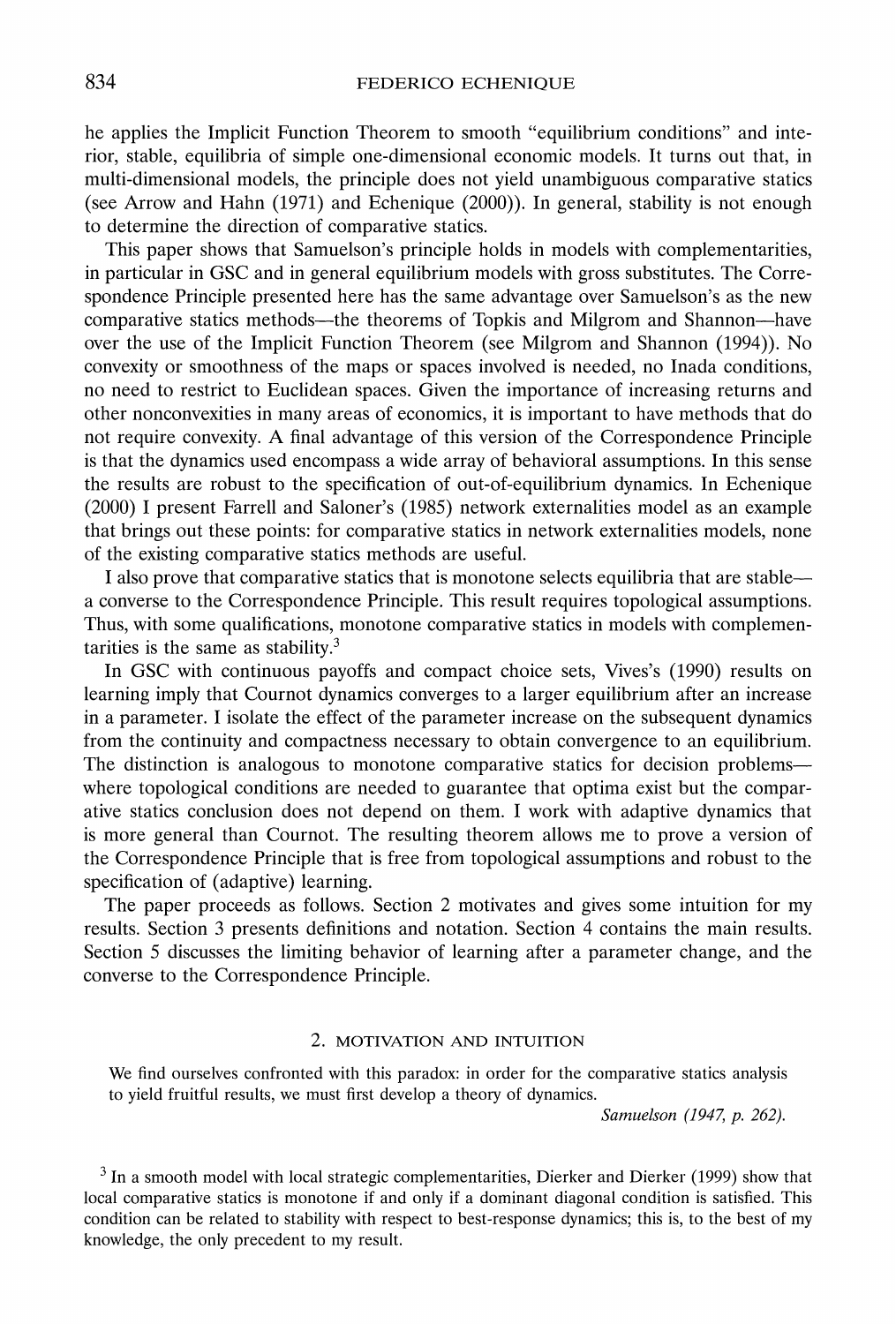Consider the following game. Two workers choose simultaneously the effort level  $x \in$ **[0, 1] that they put into a common task. They use a common technology whose productivity**  is indexed by a real number t; a higher value of t implies a higher productivity. Let  $\beta_i(x, t)$ be worker *i*'s optimal choice of effort when the other worker chooses  $x$ , i.e. her best**response function.** Then,  $\beta(x, t) = \beta_1(\beta_2(x, t), t)$  is called the composed best-response function, and the Nash equilibria of the game coincide with the fixed points of  $\beta(., t)$ . Assume that the players' efforts are complementary so that  $\beta_i(x, t)$  is increasing in x, and that higher productivity makes each agent want to work harder so that  $\beta_i(x, t)$  is **increasing in t. Figure 1 shows a typical best-response function for a GSC like the one described. The dotted graph represents the game after an increase in the parameter and**   $\mathscr{E}(t)$  is the equilibrium set.

**Figure 1 shows that, in accordance with the MR result, the smallest and largest equi**libria increase after an increase in  $t$ . We might expect agents to be playing equilibrium  $e_2$ , **in which case the results for extremal equilibria are silent. On the other hand, for small parameter changes the Implicit Function Theorem gives local comparative statics at each**  equilibrium. If we expect  $e_2$  to be played we obtain a conclusion opposite to MR's result:  $e'_2$ , the closest "new" equilibrium, is smaller than  $e_2$ .

**Samuelson's Correspondence Principle (CP) says that, selecting equilibria that are stable for some reasonable out-of-equilibrium dynamics gives unambiguous comparative stat**ics results. Note that  $e_2$  and  $e'_2$  are unstable for the "Cournot best-response dynamics,"  $x_n = \beta(x_{n-1}, t)$ . It seems then that, unless there is a reason for selecting extremal equilib**ria, the old methods of comparative statics coupled with the selection criterion of choosing stable equilibria have an advantage over the new literature.4** 



**FIGURE 1.**—An increase in *t*.

**4 Pareto optimality or coalition proofness are reasons to select extremal equilibria in, e.g., games of coordination failures. But also in many of these examples the interesting feature of the model is that the socially optimal equilibria may not be selected (as in network externalities or macroeconomic coordination failures).**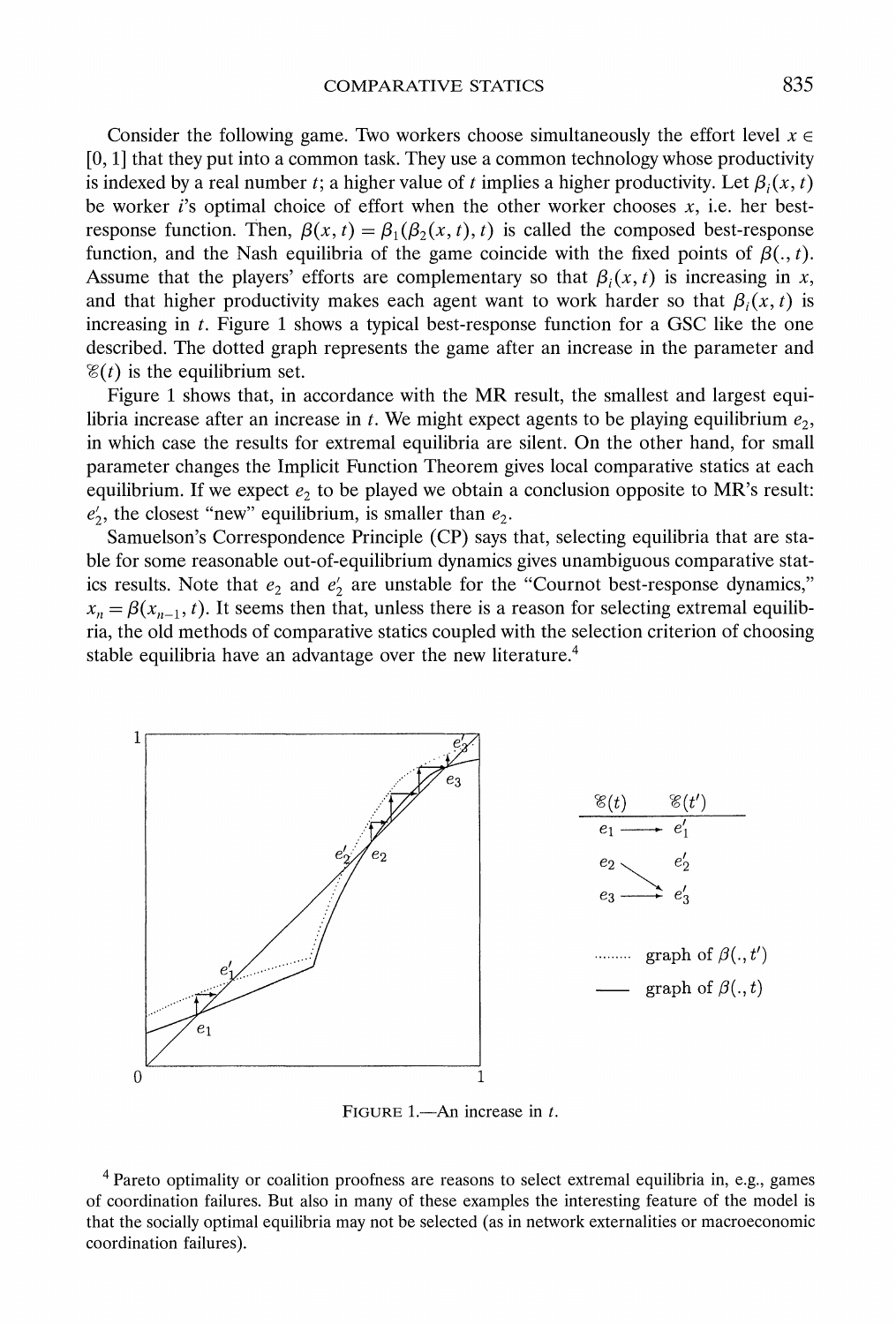**In the example, since all increasing selections of equilibria pick stable points, the Implicit Function Theorem coupled with the CP yields unambiguous comparative statics results. MR's result does not give a conclusive answer to how the endogenous variables change after an increase in t. This paper shows that if the new methods are endowed with the CP, then they too yield unambiguous comparative statics. The two main ideas can be illustrated using the example:** 

**1. If the workers are at an equilibrium and there is an increase in productivity, then each one will desire to increase her effort. If both agents realize this, then, because of complementarity between efforts, they will want to further increase their efforts. This suggests that any prediction of play after an increase in the parameter should involve larger efforts than the original equilibrium. For example, consider the "Cournot bestresponse dynamics," where, in each round, players select a best response to last round's play. In Figure 1 it is easy to see that this dynamic in the t'-game, starting at any of the three equlibria for the t-game, converges to a larger equilibrium (illustrated by the arrows in Figure 1).** 

2. What is wrong with equilibrium  $e_2$ ? Since  $e_2$  has arbitrarily close smaller equilibria **corresponding to larger parameter values, then, by starting at any of these smaller equi**libria, decreasing the parameter to  $t$  and reasoning as in item 1 we obtain a prediction of play that is yet smaller. For this reason,  $e_2$  must be unstable under any dynamics obtained **by reasoning as in item 1.** 

On the other hand, by looking at the change from  $e_1$  to  $e'_1$  and from  $e_3$  to  $e'_3$  it can **be seen that these selections are increasing and select stable equilibria. Hence, in this picture, stability is the same as monotonicity. Since instability of equilibria usually leads game theorists (and probably players too) to doubt that players will select a particular equilibrium, my results imply that we should be at least suspicious about a selection of equilibria that is not monotone in the parameter.** 

### **3. DEFINITIONS AND NOTATION**

# **3.1. Standard Definitions**

**A detailed discussion of the concepts defined in this subsection can be found in Topkis**  (1998). A set X with a transitive, reflexive, antisymmetric binary relation  $\leq$  is a *lattice* if whenever  $x, y \in X$ , both  $x \wedge y = \inf\{x, y\}$  and  $x \vee y = \sup\{x, y\}$  exist in X. It is complete if for every nonempty subset  $A$  of  $X$ , inf  $A$ , sup  $A$  exist in  $X$ . A nonempty subset  $A$ of X is a sublattice if for all  $x, y \in A$ ,  $x \wedge_X y$ ,  $x \vee_X y \in A$ , where  $x \wedge_X y$  and  $x \vee_X y$  are **obtained taking the infimum and supremum as elements of X (as opposed to using the relative order on A). A nonempty subset**  $A \subset X$  **is subcomplete if**  $B \subset A$ **,**  $B \neq \emptyset$  **implies**  $\inf_{X} B$ ,  $\sup_{X} B \in A$ , again taking inf and sup of B as a subset of X. I will use  $\leq$  to denote the order on lattices and  $\leq$  to refer to the order on indexes and **R**. The set  $\{z \in X : x \leq z\}$ will be denoted  $[x, M]$ .

Say that a correspondence  $\phi$ :  $Z \rightarrow X$  is weakly increasing if, for any  $x, x' \in X$  with  $x \prec x'$ , we have  $\inf \phi(x) \leq \inf \phi(x')$  and  $\sup \phi(x) \leq \sup \phi(x')$ . Say that  $\phi$  is *strongly increasing* if, for any  $x, x' \in X$  with  $x \prec x'$ , we have  $\sup \phi(x) \preceq \inf \phi(x')$ . When  $\phi$  is a function, i.e. **single valued, both concepts coincide with the usual notion of "monotone increasing."** 

**A** function  $g: T \to X$  is nowhere weakly increasing over an interval  $[t, \overline{t}]$  if  $t, t' \in [t, \overline{t}]$ and  $t \prec t'$  implies  $g(x) \not\preceq g(x')$ . This is not just the negation of weakly increasing; it rules out the existence of any subinterval of  $[t, \bar{t}]$  over which the function is increasing.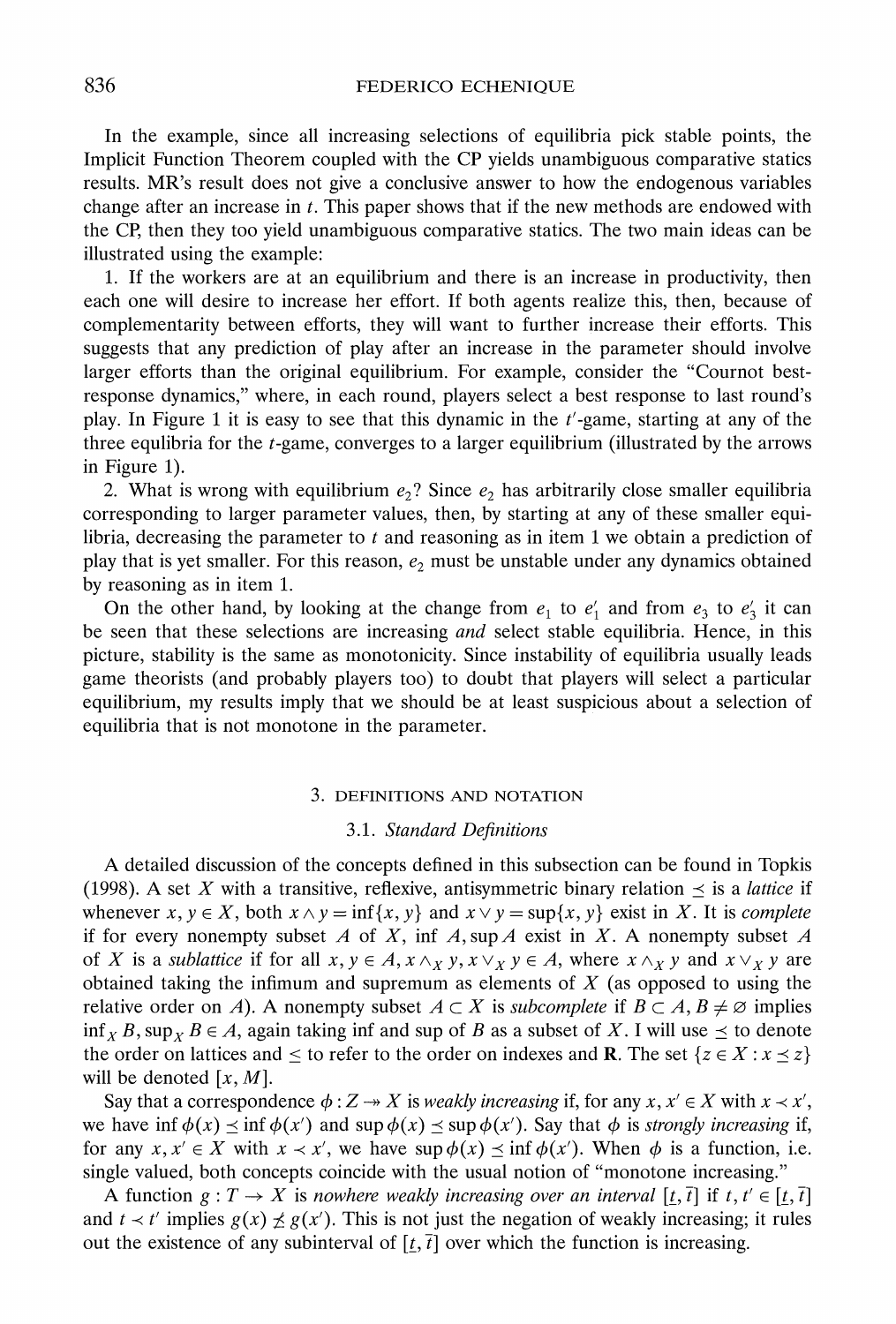# **COMPARATIVE STATICS 837**

### **3.2. The Model**

**I present results for a parameterized family of models that possesses a complementarity property. The main examples of such a class of models are games of strategic complements (GSC). GSC were developed by Topkis (1979) and first introduced into economics by Vives (1990). GSC are very common in economic applications; see Topkis (1998) and Vives (1999) for an exposition of the theory and many economic examples.** 

Let T be a partially ordered set. An increasing family of correspondences  $(\phi_t, t \in T)$  is **a** correspondence  $\phi: X \times T \to X$  such that  $x \mapsto \phi_t(x)$  is weakly increasing and  $t \mapsto \phi_t(x)$ **is strongly increasing. Let X be endowed with the order-interval topology (see Topkis**  (1998)). If, in addition,  $x \mapsto \phi_i(x)$  is upper-hemicontinuous and subcomplete-sublatticevalued, then it will be called an *increasing family of uhc correspondences*. Let  $\mathscr{E} = \{x \in X :$  $x \in \phi(x)$  be the set of fixed points of  $\phi$ . When  $(\phi_t, t \in T)$  is a family of correspondences, the notation will be  $\mathcal{E}(t) = \{x \in X : x \in \phi_t(x)\}.$ 

Each  $\phi$ , can be interpreted as the best-response correspondence of a parameterized game. The fixed points of  $\phi_t$  are the Nash equilibria of the game when the parameter **takes value t. In Echenique (2000) I show that if a game satisfies Milgrom and Shannon's (1994) complementarity assumptions (theirs is an ordinal generalization of the class of GSC), then its best-responses are an increasing family of correspondences. If, in addition, it satisfies Milgrom and Shannon's continuity assumptions, then its best-responses are an increasing family of uhc correspondences. This implies that the reduced forms of Topkis' (1979) and Vives' (1990) definitions of GSC fall within the framework of this paper. Besides generality and parsimony, an advantage of this model is that comparison with non-GSC results (such as Milgrom and Roberts (1994) and Villas-Boas (1997)) is easy.** 

#### **3.3. Dynamics**

Think of  $\phi: X \rightarrow X$  as the best-response correspondence of a game. I shall use the **information about the game contained in**  $\phi$  **to specify sequences**  $\{x_k\}$  **in X. For exam**ple, Cournot dynamics is given by  $x_k \in \phi(x_{k-1})$ ; it is called an adaptive learning process because in each period k players adapt their choices to past play  $X_{k-1}$ . I shall work with **families of such learning dynamics, specified adaptively, but in an otherwise fairly general manner.**<sup>5</sup> Given a sequence  $\{x_k\}$  in X, let  $H_k = \{x_0, \ldots, x_{k-1}\}$  be the history at k.

**DEFINITION 1:** Let X be a lattice and  $\phi: X \rightarrow X$  a correspondence. A sequence  $\{x_k\}$ in X is called generalized adaptive dynamics from  $\phi$  if inf  $\phi(\inf H_k) \le x_k \le \sup \phi(\sup H_k)$ for all  $k \geq 1$ . Let  $\mathcal{D}(x_0, \phi)$  be the set of all sequences that are generalized adaptive **dynamics** from  $\phi$  and start at  $x_0$ .

Consider a Bertrand oligopoly game and let  $\phi$  be its best-response correspondence. **A** sequence  $\{x_k\}$  of price choices by firms in Bertrand competition is in  $\mathcal{D}(x_0, \phi)$  if: in **each period k, firms choose prices that are larger than the smallest optimal prices if they conjecture that all other firms choose their lowest prices in the history of play; but smaller than the largest optimal prices if they conjecture that all the other firms will choose the**  largest prices they have chosen so far. Suppose there are three firms and let  $k = 3$ . If firms **One and Two have set prices (1, 3) and (3, 1) in the last two periods, then firm Three is** 

<sup>&</sup>lt;sup>5</sup> When  $\phi$  is the reduced form of a general equilibrium model, or an IS-LM model, instead of a **game, the dynamics will have tatonnement-like interpretations.**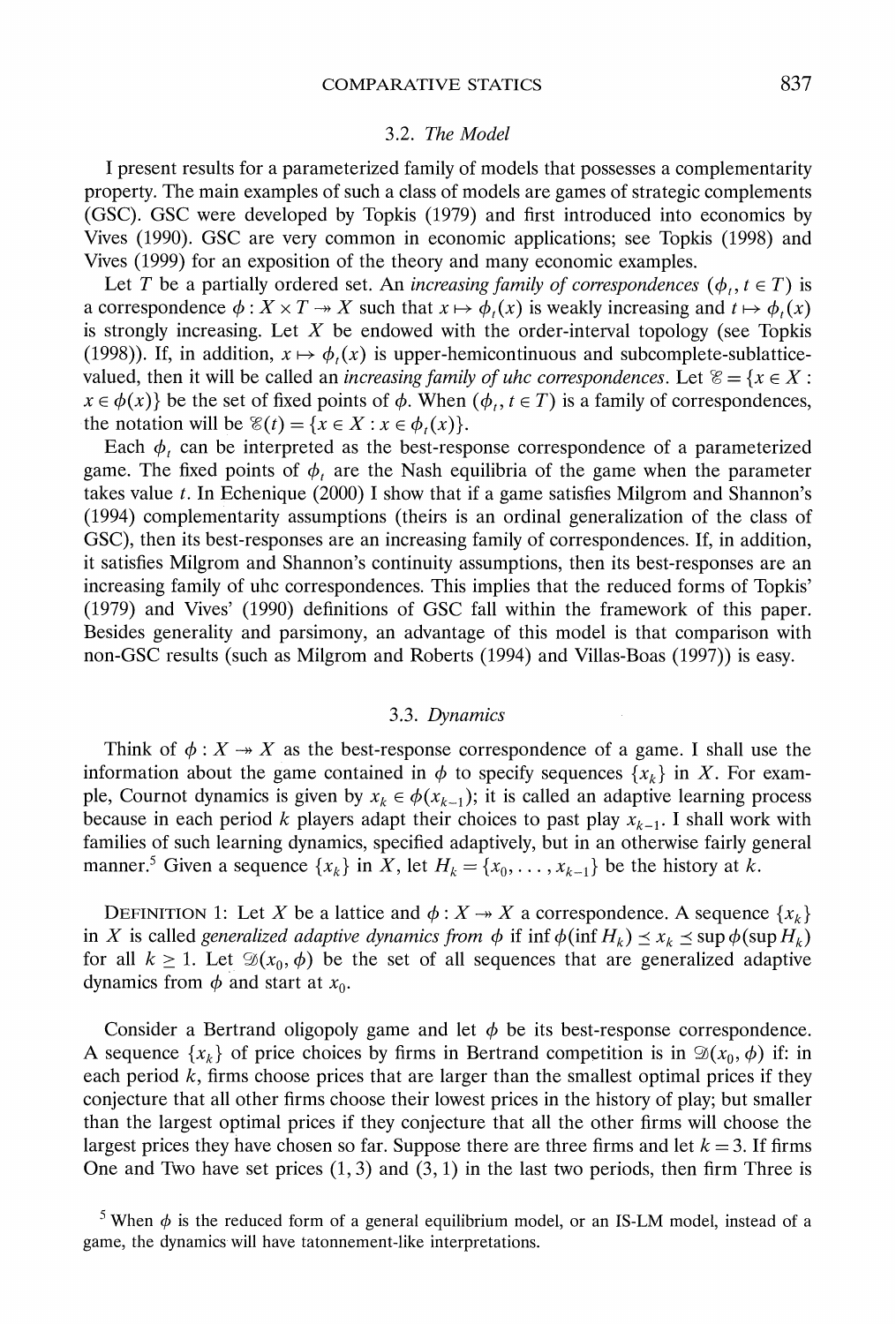**"allowed" to set any price between its smallest best response to (1, 1) and its largest best response to (3, 3).** 

**In GSC, examples of generalized adaptive dynamics include fictitious play (as best response to historic frequency of play) and, when players' choices are onedimensional, also local "better-response" dynamics like gradient optimization algorithms. See Echenique (2000) for a comparison with the general adaptive dynamics in Milgrom and Roberts (1990) and Milgrom and Shannon (1994).6 7 An important example of adap**tive dynamics is  $\mathcal{A}(x, \phi) = \{ \{x_k\}_{k=0}^{\infty} : x_0 = x, x_k \in \phi(x_{k-1}), k \ge 1 \}$ , the class of simple adaptive dynamics. The members of  $\mathcal{A}(x, \phi)$  take the form of Cournot dynamics in games and **tatonnement price adjustment in market models. Clearly,**  $\mathcal{A}(x, \phi) \subset \mathcal{D}(x, \phi)$ **.** 

A correspondence  $\phi: X \rightarrow X$  here defines a class of dynamics, as opposed to the **unique trajectories generated in the dynamical systems that are normally studied. This introduces ambiguity in the usual notions of stability. The following definitions capture this ambiguity.** 

**DEFINITION 2:** Let  $\phi: X \to X$  and, for all  $x \in X$ ,  $\widetilde{\mathcal{D}}(x, \phi) \subset \mathcal{D}(x, \phi)$ . A point  $\hat{x} \in X$  is best-case stable for  $\widetilde{\mathfrak{D}}(., \phi)$  if there is a neighborhood V of  $\hat{x}$  in X such that for all x in  $V$ , there is a sequence  $\{x_k\} \in \widetilde{\mathfrak{D}}(x, \phi)$  with  $\overline{x}_k \to \hat{x}$ . A point  $\hat{x} \in X$  is worst-case stable for  $\widetilde{\mathcal{A}}(.,\phi)$  if there is a neighborhood V of  $\hat{x}$  in X such that for all x in V and all sequences  $\{x_k\} \in \mathcal{D}(x, \phi), x_k \to \hat{x}.$ 

**Worst case is a (much) stronger notion of stability than best case. The results in this paper give the strongest possible conclusions: "wrong" comparative statics choose equilibria that are not even best-case stable, while "correct" comparative statics select worst-case stable equilibria.** 

### **4. DIRECTION OF DYNAMICS AND THE CORRESPONDENCE PRINCIPLE**

**The paper's main results are presented as Theorems 1 and 2. Theorem 1 captures, in a general framework, the intuition in Section 2 for GSC. It provides the comparative statics conclusion that the state of a system that is perturbed upwards is permanently larger.**  Think of e as the state of the system before the change, of  $\phi(e)$  as the state immediately after the change, and suppose that the elements of  $\mathcal{D}(e, \phi)$  describe the future evolution **of the system.** 

**THEOREM 1:** Let  $\phi: X \rightarrow X$  be a correspondence on a lattice X. If  $e \leq \phi(e)$  and  $\phi$  is weakly increasing on [e, M], then e is a lower bound on any sequence  $\{x_k\}$  in  $\mathfrak{D}(e, \phi)$ .

**PROOF: I** will show by induction that e is a lower bound on  $H_k$  for all k, which proves the theorem. First, since  ${e} = H_1$  the statement is true for  $k = 1$ . Second, if e is a lower bound on  $H_{k-1}$ , then inf  $H_{k-1} \in [e, M]$ . Since  $\phi$  is weakly increasing in this interval,

**<sup>6</sup>The backward-looking behavior implicit in adaptive play may seem too naive. The definition also allows some degree of forward-looking behavior. Any finite number of rounds of "I know that you**  know ... that  $\overline{I}$  play a best response to  $H_k$ " will satisfy the definition since they are just iterations of  $\phi$ .

<sup>&</sup>lt;sup>7</sup> Dynamics in  $\mathcal{D}(x, \phi)$  need not be monotone, but, crucially, the "extremal" members of  $\mathcal{D}(x, \phi)$  **those that select the smallest and largest feasible play in each round-are monotone in the cases studied in the paper.**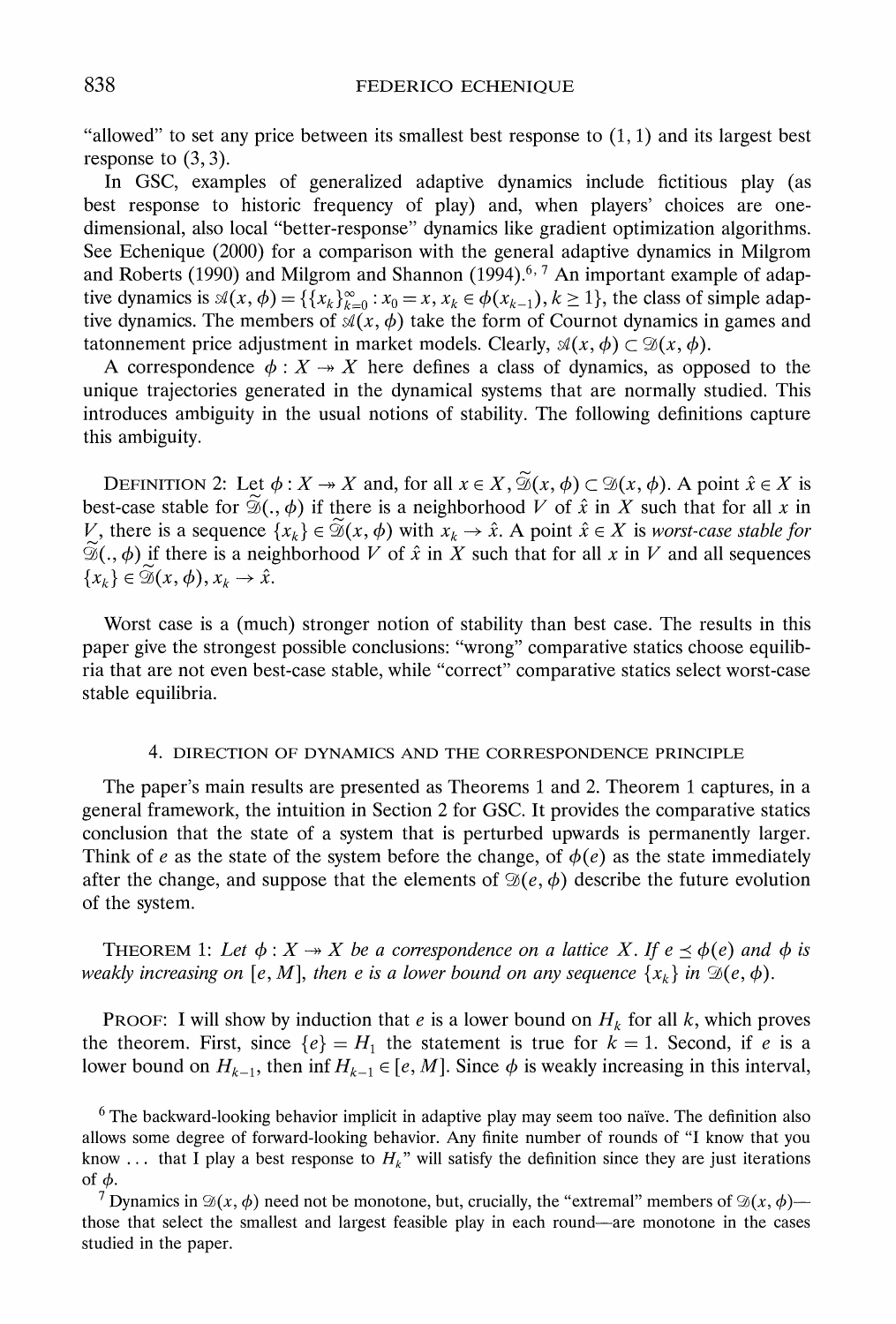$\inf \phi(e) \leq \inf \phi(\inf H_{k-1})$ . Now,  $e \leq \inf \phi(e)$  and  $\inf \phi(\inf H_{k-1}) \leq x_k$  imply that  $e \leq x_k$ . Since  $H_k = H_{k-1} \cup \{x_k\}$ , the inductive hypothesis and  $e \le x_k$  imply that e is a lower bound on  $H_k$ .  $Q.E.D.$ 

For GSC with continuous payoffs and compact choice sets, that dynamics in  $\mathcal{A}(e, \phi)$ **converge to a larger equilibrium after an increase in a parameter can be obtained as a consequence of Vives's (1990) results on learning (his Theorem 5.1; see also Theorem 2.1 in**  Vives (1999)).<sup>8</sup> Theorem 1 isolates the effect of the increase on the subsequent dynamics **from the continuity and compactness assumptions that are needed to ensure convergence to an equilibrium. It is a simple fact about the order structure of the problem; there is no implication for convergence to equilibria beyond the remark that if play converges it has to be to a point that is larger than e.** 

Theorem 2 proves that a continuous selector  $e(t) \in \mathcal{E}(t)$  that is not monotone increasing must be picking unstable equilibria. The intuition is simple. If, in any neighborhood of  $e(t)$ there is  $e(t')$  with  $t' \prec t$  and  $e(t') \not\preceq e(t)$ , then, starting the  $\phi_t$ -dynamics at  $e(t')$  Theorem 1 says that play is bounded below by  $e(t')$  and hence cannot converge to  $e(t)$ . Thus  $e(t)$  is **unstable.** 

**THEOREM 2:** Let  $(\phi_t, t \in T)$  be an increasing family of correspondences on a lattice X and  $T \subset \mathbb{R}^n$  be convex. Let  $e: T \to X$  be a continuous selection from  $(\mathcal{E}(t): t \in T)$ . If **e** is nowhere weakly increasing over some interval  $[t, \bar{t}]$  in T then, for all  $t \in [t, \bar{t}]$  with  $t \lt t \lt \overline{t}$ ,  $e(t)$  is not best-case stable for  $\mathcal{D}(\cdot, \phi_t)$ .

**PROOF:** Let  $t \in [t, \overline{t}]$  with  $t \lt t \lt \overline{t}$  and let V be a neighborhood of  $e(t)$ . Choose  $\hat{t} \in e^{-1}(V) \cap [\underline{t}, \overline{t}]$  with  $\hat{t} \prec t$ , so  $e(\hat{t}) \not\preceq e(t)$ . Then  $e(\hat{t}) \in V$ . Let  $\{x_k\} \in \mathfrak{D}(e(\hat{t}), \phi_t)$ . Now,  $e(\hat{t}) \in \phi_i(e(\hat{t}))$  and  $\hat{t} \prec t$  so  $e(\hat{t}) \preceq \inf \phi_i(e(\hat{t}))$ . By Theorem 1,  $e(\hat{t})$  is a lower bound on  ${x_k}$ , so any accumulation point  $\alpha$  of  ${x_k}$  satisfies  $e(\hat{t}) \leq \alpha$ . Then  $e(\hat{t}) \neq e(t)$  implies  $\alpha \neq e(t)$ . In particular  $x_k \rightarrow e(t)$ .  $\alpha \neq e(t)$ . In particular  $x_k \nrightarrow e(t)$ .

**REMARKS: (i) Theorem 2 does not impose any topological structure on the model.**  (ii) Theorem 2 applies when elements of  $\{e(t): t \in [\underline{t}, \overline{t}]\}$  are not ordered. (iii) Since  $\mathcal{A}(e(t), \phi_t) \subset \mathcal{D}(e(t), \phi_t)$ , nonincreasing selections are not best-case stable with respect to  $\mathcal{A}(., \phi_1)$ .

The meaning of Theorem 2 is that, if  $t \mapsto e(t)$  is not monotone, a perturbation in t will move the system away from  $e(t)$ . The continuity assumption in  $t \mapsto e(t)$  casts this fact as instability. Alternatively, we could not impose continuity on  $t \mapsto e(t)$  and say that **nonmonotone selectors will make predictions that are not robust to perturbations in the parameter.9** 

# **5. LIMITS OF ADAPTIVE DYNAMICS AND A CONVERSE TO THE CORRESPONDENCE PRINCIPLE**

**I present results on the limit behavior of adaptive dynamics after a system is subject to a parameter change. I use these results to prove a converse to the Correspondence Principle.** 

**<sup>8</sup>The first to use complementarities to obtain a result of this kind seem to be Deneckere and Davidson (1985), in an analysis of mergers in a differentiated Bertrand setting (I am grateful to a referee for pointing this out).** 

<sup>9</sup> For results on stability without imposing continuity of  $t \mapsto e(t)$ , see Echenique (2000).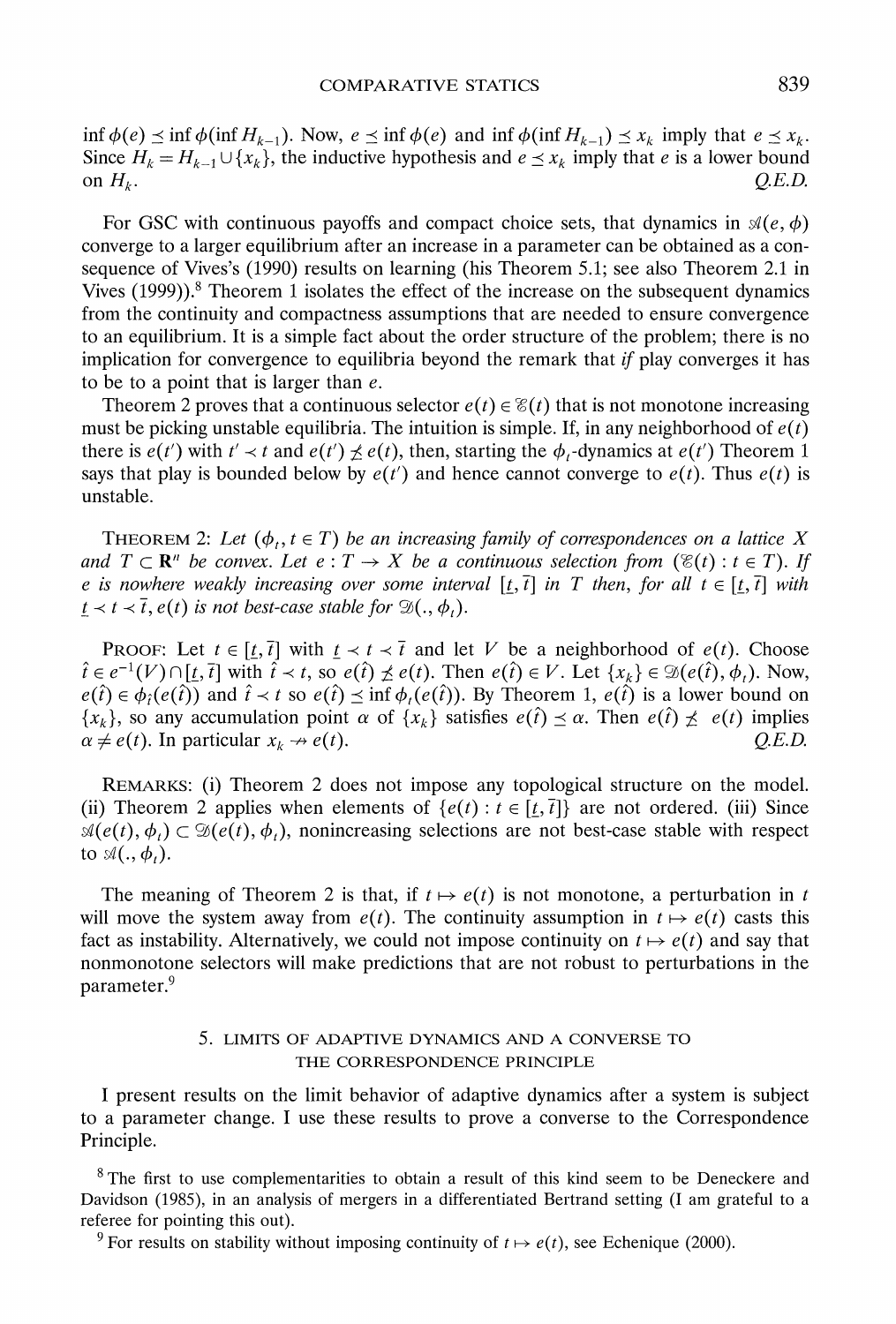# **840 FEDERICO ECHENIQUE**

**To obtain results on the limit behavior of learning dynamics, the effect of events that occurred a long time ago must eventually disappear. Given a sequence**  $\{x_k\}$  **in X, let**  $H_k^{\gamma} = \{x_{k-\gamma}, \ldots, x_{k-1}\}\$  denote the history of length  $\gamma$  at time k (set  $x_{-l} = x_0$  for  $1 \le l \le \gamma$ to simplify notation). Let  $\mathcal{D}^f(x_0, \phi)$  be the set of sequences  $\{x_k\}$  for which there is  $\gamma \in \mathbb{N}$ with the property that inf  $\phi(\inf H_k^{\gamma}) \leq x_k \leq \sup \phi(\sup H_k^{\gamma})$  for all  $k \geq 1$ . Thus,  $\mathcal{D}^f(x_0, \phi)$ **are the sequences of choices that are justified in terms of, possibly long, but bounded**  histories of play. Note that  $\mathcal{A}(x, \phi) \subset \mathcal{D}^f(x, \phi) \subset \mathcal{D}(x, \phi)$ . I will denote the set of limits **of adaptive dynamics starting at**  $x \in X$  **by**  $F(x, \phi) = \{z \in X : \exists \{x_k\} \in \mathcal{D}^f(x, \phi) \text{ s.t. } z =$  $\lim_k x_k$ .

**Theorem 3 requires an uhc correspondence. The main application is to continuous functions and best-response correspondences arising from GSC with continuous payoffs. For GSC with continuous payoffs, item 3 in the Theorem follows from Vives (1990, Theorem 5.1). But Theorem 3 provides additional information about the limits of adaptive behavior after an increase in a parameter: the limits have a largest and a smallest element that are equilibria larger than the state before the parameter increase-and all accumulation points of adaptive behavior after a parameter increase are bounded by these extremal equilibria. The proof of Theorem 3 is in the Appendix.** 

**THEOREM 3:** Let *X* be a complete lattice and  $x \in X$ . Let  $\phi : X \rightarrow X$  be an uhc correspondence that is weakly increasing on  $[x, M]$ . If  $x \le \inf \phi(x)$ , then:

**1.**  $F(x, \phi)$  has a smallest and a largest element,  $\inf F(x, \phi)$  and  $\sup F(x, \phi)$ , with  $\inf F(x, \phi)$ ,  $\sup F(x, \phi) \in \mathcal{E}$  and  $\inf F(x, \phi) = \inf \{ z \in \mathcal{E} : x \leq z \}$ ,  $\frac{10}{10}$ 

2. for all  $\{x_k\} \in \mathcal{D}^f(x, \phi)$ ,  $\inf F(x, \phi) \leq \liminf_k x_k \leq \limsup_k x_k \leq \sup F(x, \phi)$ ;

**3.** if, in addition,  $\phi$  is strongly increasing over  $[x, M]$ , then for all  $\{x_k\} \in \mathcal{A}(x, \phi)$ ,  $\lim x_k$ *exists,*  $x \leq \lim x_k$ , and  $\lim x_k \in F(x, \phi) \cap \mathcal{E}$ .

Theorem 3 implies that  $\{z \in \mathcal{E} : x \leq z\}$  is nonempty. This fact yields a simple proof of **MR's comparative statics result for extremal equilibria (and of Milgrom and Shannon's (1994) generalization to ordinal GSC).** 

**COROLLARY 1 (Milgrom and Roberts (1990), Milgrom and Shannon (1994)): Let**   $(\phi_t, t \in T)$  be an increasing family of uhc correspondences. Let  $t, t' \in T$  such that  $t \prec t'$ . *Then*  $\inf \mathcal{E}(t) \leq \inf \mathcal{E}(t')$  *and*  $\sup \mathcal{E}(t) \leq \sup \mathcal{E}(t')$ .

**PROOF: Suprema and infima are well defined since by Zhou (1994) the set of fixed points is a complete lattice. Let**  $e = \sup \mathcal{E}(t)$ **. Then, by Theorem 3,**  $e \le \inf F(e, \phi_{\iota}) \le$  $\sup \mathcal{E}(t')$  since inf  $F(e, \phi_{t'}) \in \mathcal{E}(t')$ . The result for infima follows analogously. Q.E.D.

**I show that monotone comparative statics imply stable equilibria. It is rather strong that stability follows from the comparative statics property of the selection of equilibria alone; this comes at the cost of imposing more structure on the problem: Euclidean spaces, stronger monotonicity assumptions and locally isolated equilibria.** 

**A** fixed point  $e(t) \in \mathcal{E}(t)$  of the correspondence  $\phi_t$  is *isolated* if there is a neighborhood V of  $e(t)$  in X such that  $V \cap \mathcal{E}(t) = \{e(t)\}\)$ . The interior of the interval  $[t, \bar{t}]$  in  $\mathbb{R}^n$  is denoted by  $[t, \bar{t}]^{\circ}$ . The role of local isolation and strict monotonicity is to produce "asymp**totic stability"-that the dynamics converge back to the equilibrium after a perturbation. A weaker stability conclusion, that the dynamics remain "close by," can be obtained without these two hypotheses.** 

<sup>10</sup>  $X \subset \mathbf{R}^n$ , then inf  $F(x, \phi)$  is also the closest larger equilibrium.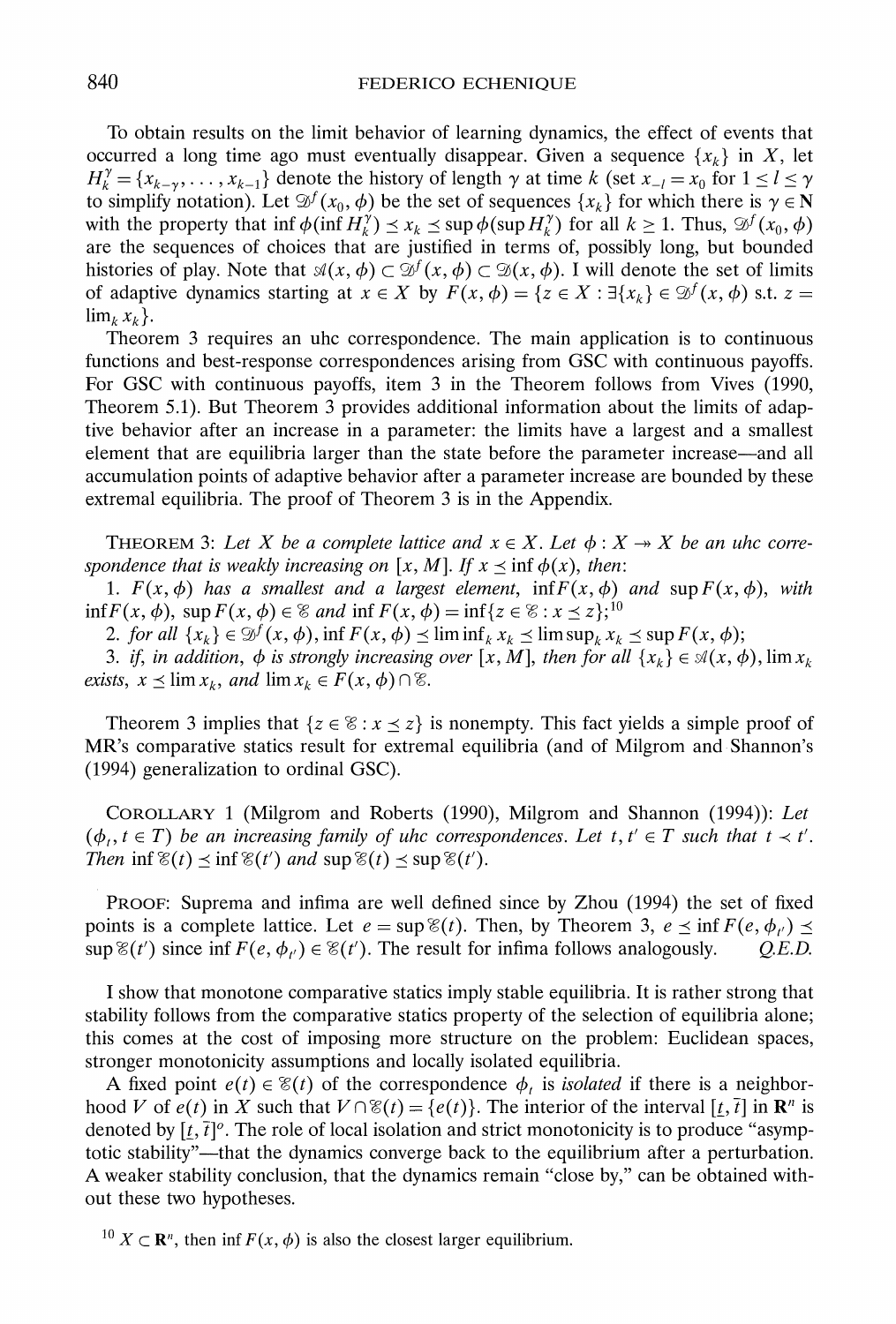**THEOREM 4:** Let  $X \subset \mathbb{R}^m$  and  $(\phi_t, t \in T)$  be an increasing family of uhc correspondences with  $T \subset \mathbf{R}^n$  convex.<sup>11</sup> Let  $e: T \to X$  be a continuous selection from  $(\mathscr{E}(t): t \in T)$ . If e is strictly increasing<sup>12</sup> over some interval  $[t, \bar{t}]$  and  $e(t)$  is isolated, with  $t \in [t, \bar{t}]^o$ , then  $e(t)$  is *worst-case stable for* $\mathcal{D}^f$  **(.,**  $\phi$ **,).** 

**PROOF:** Let  $t \in [t, \bar{t}]^{\circ}$  be such that  $e(t)$  is isolated. Let N be a neighborhood of  $e(t)$ with  $N \cap \mathcal{E}(t) = \{e(t)\}\$ , and let  $P = \{x \in \mathbb{R}^m : 0 \leq x\}$  be the positive cone in  $\mathbb{R}^m$ . Let  $B_r$ and  $B_{2r}$  be open balls contained in N with center  $e(t)$  and radii r and  $2r$ , respectively. Take  $t_1, t_2 \in e^{-1}(B_r) \cap [t, \bar{t}]^{\circ}$  with  $t_1 \ll t \ll t_2$ . Note then that  $[e(t_0), e(t_1)] \subset B_{2r}$ . To see this, set  $e(t) = 0$  without loss of generality. If  $x \in [e(t_0), e(t_1)]$ , then  $x \vee 0 \le e(t_1)$  and  $(-x) \wedge 0 \leq -e(t_0)$ . Then

$$
|x| = x \lor 0 + (-x) \land 0 \le e(t_1) - e(t_0)
$$
  
= 0 \lor (e(t\_1) + e(t\_0)) - 0 \land (e(t\_1) + e(t\_0)) = |e(t\_0) + e(t\_1)|

so, since  $\|\cdot\|$  is a lattice norm,  $\|x\| \leq \|e(t_0) + e(t_1)\|$ . But  $e(t_0)$ ,  $e(t_1) \in B_r$ , so

 $||x|| \leq 2 \max\{ ||e(t_0)||, ||e(t_1)|| \} \leq 2r.$ 

Hence  $x \in B_{2r}$ .

Now,  $e(t_0) \ll e(t) \ll e(t_1)$ , i.e.  $e(t) \in e(t_0) + P^o$  and  $e(t) \in e(t_1) - P^o$ . Let  $V = (e(t_0) + P^o)$  $P^{\circ}$ )  $\cap$  (e(t<sub>1</sub>) –  $P^{\circ}$ )  $\cap$  X, an X-relatively open neighborhood of e(t). The claim is that V **satisfies the definition of worst-case stability.** 

Let the sequences  $\{y_n\}$  and  $\{z_n\}$  be such that  $y_0 = e(t_0), z_0 = e(t_1)$ , and  $y_n = e(t_0)$  $\inf \phi_i(y_{n-1}), z_n = \sup \phi_i(z_{n-1})$  for all  $n \ge 1$ . Then  $\{y_n\}$  and  $\{z_n\}$  are simple adaptive play from  $\phi_t$  and, by Theorem 3,  $y_n \to e'$  and  $z_n \to e''$  with  $e', e'' \in \mathcal{E}(t)$ . Now, for any  $x \in V$ , let  $\{x_k\}$  be some arbitrary generalized adaptive play from  $\phi_t$  starting at  $x_0 = x$ . By Lemma 1 in the Appendix applied twice,  $y_n \leq \liminf_k x_k \leq \limsup_k x_k \leq z_n$  for all *n*. This implies that  $e' \leq \liminf_k x_k \leq \limsup_k x_k \leq e''$ . But  $e', e'' \in [e(t_0), e(t_1)] \subset B_{2r} \subset N$  and therefore  $e' = e'' = e(t)$  by local isolation. Then,  $e(t) \le \liminf_k x_k \le \limsup_k x_k \le e(t)$ , so that  $x_k \rightarrow e(t)$ . Thus V satisfies the definition of worst-case stability.  $Q.E.D.$ 

**Facultad de Ciencias Sociales, Universidad de la Repiblica, and Departamento de Economia, Universidad Torcuato di Tella, Mifiones 2177, C1428ATG Buenos Aires, Argentina** 

Manuscript received January, 2000; final revision received January, 2001.

#### **APPENDIX: PROOF OF THEOREM 3**

**The following lemma is a version of MR's Theorem 8 for the present context. It is used here as an auxiliary result in the proof of Theorem 3.** 

**Define iterations of the lower selections from**  $\phi$  **by**  $\phi^0(x) = \inf \phi(x), \phi^0(x) = \inf \phi(\phi^{n-1}(x))$  **for** all x and  $n \ge 1$ . Define iterations of the upper selections  $\bar{\phi}^n(x)$  similarly.

<sup>11</sup> The theorem is true when  $X$  is a subset of a Banach lattice whose order cone has a nonempty **interior; the proof uses only this structure.** 

<sup>12</sup>**A** function f on a Euclidean space is strictly increasing if  $x \ll y$  implies  $f(x) \ll f(y)$ .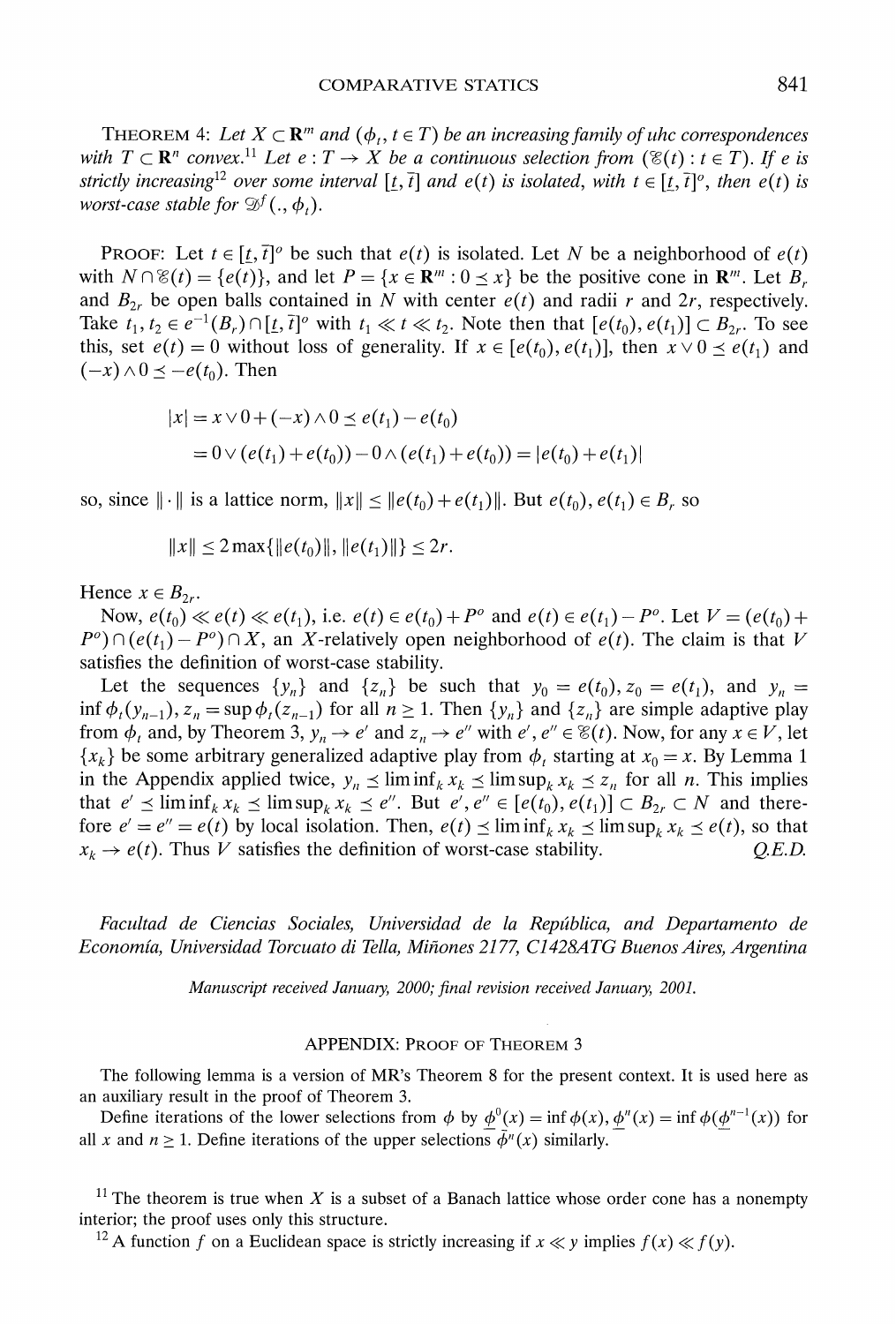**LEMMA 1:** Let X be a complete lattice and  $\phi: X \to X$ . Fix  $x \in X$  and  $\{x_k\} \in \mathcal{D}^f(x, \phi)$ . If  $x \preceq$ **inf**  $\phi(x)$  and  $\phi$  is a uhc correspondence that is weakly increasing on [x, M], then, for all  $n \in \mathbb{N}$ , there *exists*  $K_n \in \mathbb{N}$  such that  $k \geq K_n$  implies  $x_k \in [\phi^n(x), \bar{\phi}^n(M)]$ .

**PROOF:** The proof proceeds by induction on *n*. To get the result for  $n = 0$ , do induction on *k* **using**  $K_0 = 1$ **: First, note that**  $H_1^{\gamma} = \{x_0\}$  **and**  $x_0 = x$  **so**  $x_1 \in [\phi(\inf H_1^{\gamma}), \bar{\phi}(\sup H_1^{\gamma})]$  **implies that**  $\phi(x) \leq x_1 \leq \bar{\phi}(x)$ . Also, by weak monotonicity on [x, M],  $\bar{\phi}(x) \leq \bar{\phi}(M)$  so  $x_1 \in [\phi(x), \bar{\phi}(M)]$ . Suppose **now that**  $\phi(x) \leq x_i$  **for all**  $1 \leq i \leq k-1$ **, so**  $\phi(x)$  **is a lower bound on**  $H_k^{\gamma}$ **. Then**  $x \leq \inf \phi(x) = \phi(x) \leq$  $\inf H_k^{\gamma}$ . So,  $\inf H_k^{\gamma} \in [x, M]$  and weak monotonicity of  $\phi$  gives  $\inf \phi(x) \leq \inf \phi(\inf H_k^{\gamma})$ . But then  $\inf \phi$  ( $\inf H_k^{\gamma} \geq x_k$ . Also, M is an upper bound on  $H_k^{\gamma}$  and  $x \leq \inf H_k^{\gamma} \leq \sup H_k^{\gamma} \leq M$ . By monotonicity **on**  $[x, M]$ ,  $x_k \leq \phi(\sup H_k^{\gamma}) = \sup \phi(\sup H_k^{\gamma}) \leq \sup \phi(M) = \phi(M)$ . Hence,  $x_k \in [\phi(x), \phi(M)]$ . This establishes the result for  $n = 0$  with  $K_0 = 1$ .

Now, let  $K_{n-1}$  work for  $n-1$  in the statement of the lemma. Set  $K_n = K_{n-1} + \gamma$ . Pick any  $k \ge K_n$ . By the inductive hypothesis, for any  $x_i \in H_k^{\gamma}$ ,  $\phi^{n-1}(x) \le x_i$ . Thus  $\phi^{n-1}(x)$  is a lower bound on  $H_k^{\gamma}$  so we get  $\phi^{n-1}(x) \le \inf H_k^{\gamma}$ . This implies that  $\inf \overline{\phi(\phi^{n-1}(x))} \le \inf \phi(\inf H_k^{\gamma})$  because  $\phi$  is weakly increasing on  $\overline{[x, M]}$  (and  $x \leq \phi^{n-1}(x)$  by  $x \leq \inf \phi(x) \leq \phi^{n-1}(x)$ ). Thus,  $\phi^{n}(x) \leq \phi(\inf H_{k}^{y}) \leq x_{k}$ . Similarly, by the inductive hypothesis,  $\bar{\phi}^{n-1}(M)$  is an upper bound on  $\bar{H}_k^{\gamma}$  and therefore  $\sup \phi(\sup H_k^{\gamma}) \preceq$ <br>sup  $\phi(\bar{\phi}^{n-1}(M))$ . This gives  $x_k \preceq \bar{\phi}^n(M)$ .  $\sup \phi(\bar{\phi}^{n-1}(M))$ . This gives  $x_k \leq \bar{\phi}^n(M)$ .

**LEMMA 2:** If  $\{x_k\}$  is a monotone sequence in a complete lattice X, then  $\{x_k\}$  is convergent and  $\lim_{k} x_k = \bigvee_k x_k$ <sup>13</sup>

**PROOF:** Let A be the range of  $\{x_k\}$  and  $x^* = \sup A = \bigvee_k x_k$ . Note that  $x^*$  is also the supremum of the range of any subsequence of  $\{x_k\}$  since by monotonicity the range of any subsequence has the same set of upper bounds. Let V be any neighborhood of  $x^*$ . The claim is that eventually  $x_k \in V$ for all k. Since  $V^c$  is closed and the closed order intervals are a sub-basis for the closed sets in the **order interval topology, there is a collection**  $\{\bigcup_{m=1}^{n_i} [a_m^i, b_m^i] : i \in I\}$  **with**  $V^c = \bigcap_{i \in I} \bigcup_{m=1}^{n_i} [a_m^i, b_m^i]$  **(this** is without loss of generality since any  $a_m^i$  or  $b_m^i$  may be inf X or sup X because X is complete). But  $x^* \notin V^c$  so there is  $j \in I$  with  $x^* \notin \bigcup_{m=1}^{n_j} [a_m^j, b_m^j]$ . Now, for any  $m = 1... n_j$  there can only be a finite **number** of elements of  $\{x_k\}$  in  $[a_m^i, b_m^j]$ . To see this note that if there is a subsequence  $\{x_{k_i}\}$  with  $a_m^j \leq x_{k_j} \leq b_m^j$  for all  $l \in \mathbb{N}$ , then  $a_m^j \leq x_{k_j} \leq x^*$  and  $b_m^j$  is an upper bound on the subsequence so  $x^* \leq b_m^j$ . Hence  $x^* \in [a_m^j, b_m^j]$ , a contradiction. Since  $n_j$  is finite, there can only be a finite number of **elements of**  $\{x_k\}$  in  $\bigcup_{m=1}^{n_j} [a_m^i, b_m^j]$ . Hence, eventually,  $x_k \notin \bigcap_{i \in I} \bigcup_{m=1}^{n_j} [a_m^i, b_m^i] = V^c$ . Since V was an arbitrary neighborhood,  $x_k \to x^*$ . Q.E.D. arbitrary neighborhood,  $x_k \rightarrow x^*$ .

**PROOF OF THEOREM 3:** Define the sequences  $\{x_k\}$ ,  $\{y_k\}$  by  $x_0 = y_0 = x$  and  $x_k = \phi^k(x)$  and  $y_k = \bar{\phi}^k(x)$  for  $k \ge 1$  (all infima and suprema are well defined by the completeness of X). First I will show by induction that  $\{x_k\}$  and  $\{y_k\}$  are sequences in [x, M]. Since  $x \le \inf \phi(x) \le \sup \phi(x)$ ,  $x_0 = x \le$  $x_1 \leq y_1$ . If  $x \leq x_{k-1}$ , then  $x, x_{k-1} \in [x, M]$ . By weak monotonicity of  $\phi$  on  $[x, M]$ , then,  $x \leq \inf \phi(x) \leq$ inf  $\phi(x_{k-1})$ . This implies that  $x_k \in [x, M]$ . The argument for  $\{y_k\}$  is identical.

Now,  $\phi$  is weakly increasing on [x, M] and  $x_0 \le x_1 \le y_1$ , so  $x_{k-1} \le x_k$  and  $y_{k-1} \le y_k$  for all k. Thus,  $\{x_k\}$  and  $\{y_k\}$  are monotone sequences in X. By Lemma 2,  $x_k \to x^* = \bigvee_k x_k$  and  $y_k \to y^* = \bigvee_k y_k$ .

Also,  $\phi$  is subcomplete and sublattice valued on [x, M], so  $x_k \in \phi(x_{k-1})$  for all  $k \ge 1$  and thus  ${x_k} \in \mathcal{A}(x, \phi) \subset \mathcal{D}^f(x, \phi)$ . This implies that  $x^* \in F(x, \phi)$ , and thus  $F(x, \phi)$  is nonempty. Now, set  $z_k = x_{k+1} \in \phi(x_k)$  for all  $k \ge 1$ . Since  $x_k \to x^*$  and  $\phi$  is upper hemicontinuous on [x, M] and closed valued (see Theorem 14.17 in Aliprantis and Border (1994)), there is  $z \in \phi(x^*)$  and a subsequence  $\{z_{k_1}\}\$  of  $\{z_k\}$  such that  $z_{k_1} \rightarrow z$ . But  $\{z_{k_1}\}\$  is also a subsequence of  $\{x_k\}$ , and the order interval **topology on X** is Hausdorff because X is a complete lattice, so  $z = x^*$ . Then  $x^* \in \phi(x^*)$  so  $x^* \in \mathcal{E}$ . Clearly,  $x = x_0 \le x^*$  since  $x^* = \sup A$ . The reasoning for  $\{y_k\}$  is analogous and gives  $y_k \to \bigvee_k y_k \in$  $F(x, \phi) \cap \mathscr{E}$ .

<sup>13</sup> The notation  $\bigvee_k x_k$  refers to the supremum of the range of the sequence  $\{x_k\}$ .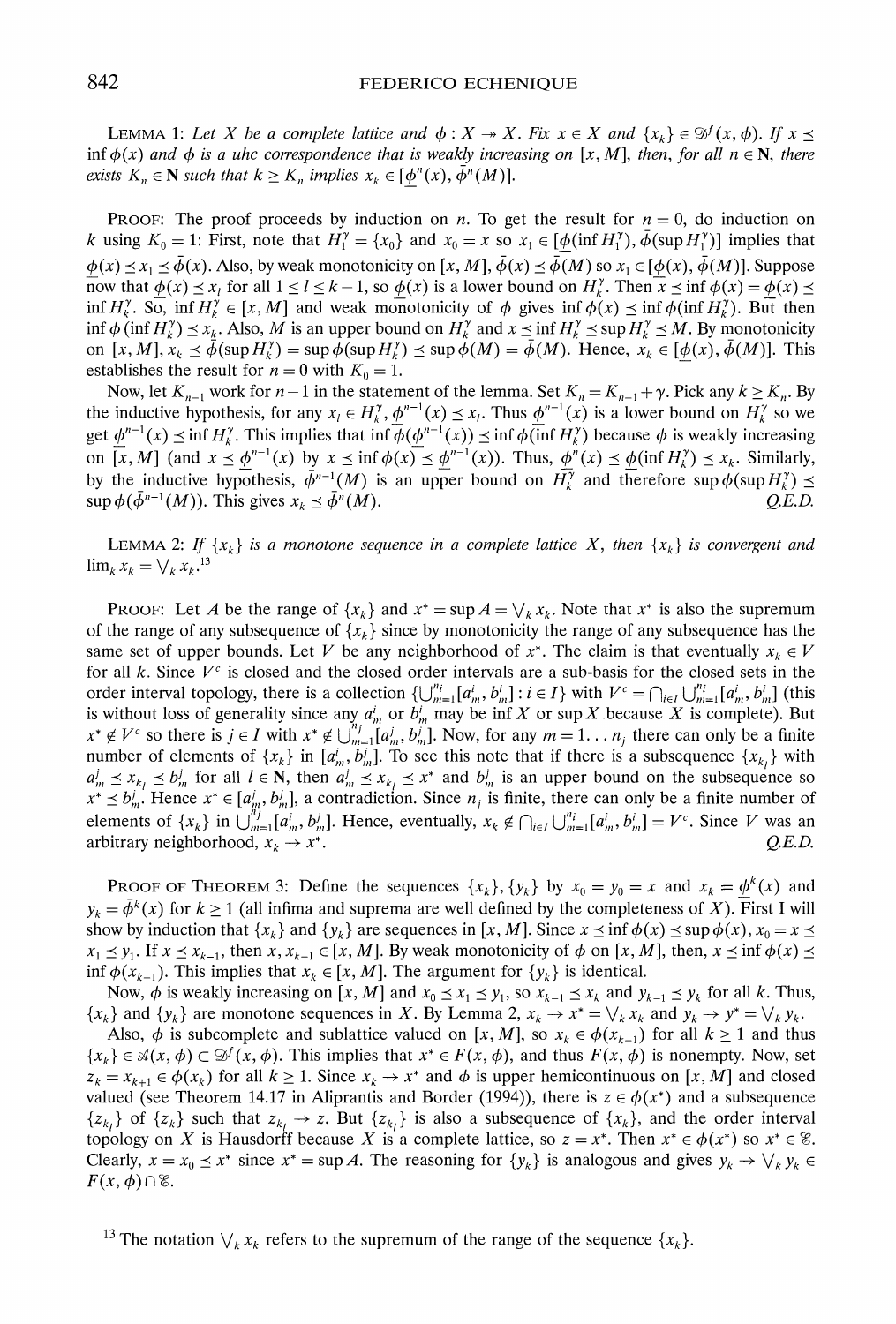Let  $\{z_k\} \in \mathcal{D}^f(x, \phi)$  and let  $\{x_k\}$  and  $\{y_k\}$  be defined as above. I will show by induction that  $\{y_k\}$  is pointwise larger than  $\{z_k\}$ . First,  $x_0 \leq z_0 \leq y_0$  trivially. If  $x_i \leq z_i \leq y_i$  for all  $1 \leq l \leq k-1$ , **then**  $z_{k-1} \in [x, M]$ , and  $y_{k-1} = \sup\{y_i : 1 \leq l \leq k-1\}$  is an upper bound on  $H_k^{\gamma}$ . Then  $\sup H_k^{\gamma} \leq y_{k-1}$ . By weak monotonicity, then  $z_k \leq \sup \phi(\sup H_k^{\gamma}) \leq \sup \phi(y_{k-1}) = y_k$ . Hence,  $\{y_k\}$  is pointwise larger **than**  $\{z_k\}$ , which implies that the set of upper bounds of the range of  $\{y_k\}$  is contained in the set of **upper bounds of**  $\{z_k\}$ **. But**  $y_k \to y^* = \bigvee_k y_k$  **so**  $\limsup_k z_k \leq y^*$ **. By Lemma 1, for all**  $n, x_n = \underline{\phi}^n(x) \leq$  $\liminf z_k$ . Thus  $\liminf z_k$  is an upper bound on the range of  $\{x_n\}$ . But  $x_n \to \bigvee_n x_n = x^*$ , so we get  $x^* \leq \liminf z_k$ . Hence,  $x^* \leq \liminf z_k \leq \limsup z_k \leq y^*$ . In particular, if  $\{z_k\} \in \mathcal{D}^f(x, \phi)$  is convergent the corresponding limit will also be in  $[x^*, y^*]$ . Thus,  $x^*$  and  $y^*$  are, respectively, lower and upper **bounds on**  $F(x, \phi)$  and since  $x^*$ ,  $y^* \in F(x, \phi)$  this implies  $x^* = \inf F(x, \phi)$  and  $y^* = \sup F(x, \phi)$ . Hence  $F(x, \phi)$  is nonempty and has a smallest element, inf  $F(x, \phi) \in \mathcal{E}$ , and a largest element,  $\sup F(x, \phi) \in \mathcal{E}$ . This proves the first half of item 1 and item 2.

To finish the proof of item 1, first note that  $x \le \inf F(x, \phi)$ , since  $\inf F(x, \phi) = \bigvee_k x_k$ . Together with inf  $F(x, \phi) \in \mathcal{E}$  this implies that  $\{z \in \mathcal{E} : x \leq z\} \neq \emptyset$ . Let  $e \in \{z \in \mathcal{E} : x \leq z\}$ . By induction I show that *e* is an upper bound on the range of  $\{x_k\}$ . First note that  $x_0 = x \le e$  implies  $x_0, e \in [x, M]$ . Then,  $x_{k-1} \leq e$  and weak monotonicity of  $\phi$  on [x, M] imply that  $x_k = \inf \phi(x_{k-1}) \leq \inf \phi(e)$  and  $X_k \in [x, M]$ . But  $e \in \phi(e)$  so inf  $\phi(e) \leq e$ . Thus,  $X_k \leq e$  for all k. Since inf  $F(x, \phi) = \bigvee_k X_k$  this implies **that inf**  $F(x, \phi)$  is a lower bound on  $\{z \in \mathcal{E} : x \leq z\}$ . But we proved that inf  $F(x, \phi) \in \{z \in \mathcal{E} : x \leq z\}$ , **thus proving item 1 of Theorem 3.** 

**Finally, assume that**  $\phi$  **is strongly increasing over**  $[x, M]$ **. Let**  $\{z_k\} \in \mathcal{A}(x, \phi)$ **. By the argument** above,  $\{z_k\}$  is a sequence in  $[x, M]$  and  $z_0 = x \leq z_1$ . Since  $\phi$  is strongly increasing,  $z_{k-2} \leq z_{k-1}, z_{k-1} \in$  $\phi(z_{k-2})$  and  $z_k \in \phi(z_{k-1})$ , we conclude that  $z_{k-1} \leq z_k$ . Inductively, then,  $\{z_k\}$  is monotone. By repeating the argument made above for the infimum selection  $\{x_k\}$ , we obtain that  $\lim_k z_k$  exists and  $\lim_{k} z_k \in \mathcal{E}$ . Since  $\{z_k\} \in \mathcal{A}(x, \phi) \subset \mathcal{D}^f(x, \phi)$ ,  $\lim_{k} z_k \in F(x, \phi)$ . This proves item 3 in Theorem 3. **Q.E.D.** 

#### **REFERENCES**

- **ALIPRANTIS, C. D., AND K. C. BORDER (1994): Infinite Dimensional Analysis. Berlin, Heidelberg: Springer-Verlag.**
- **ARROW, K. J., AND F. H. HAHN (1971): General Competitive Analysis. San Francisco: Holden-Day.**
- **DENECKERE, R., AND C. DAVIDSON (1985): "Incentives to Form Coalitions with Bertrand Competition," Rand Journal of Economics, 16, 473-486.**
- **DIERKER, E., AND H. DIERKER (1999): "Product Differentiation and Market Power," Advances in Mathematical Economics, 1, 39-67.**
- **ECHENIQUE, F. (2000): "Comparative Statics by Adaptive Dynamics and The Correspondence Principle," Working Paper No. E00-273, Department of Economics, UC Berkeley.**
- **FARRELL, J., AND G. SALONER (1985): "Standardization, Compatibility and Innovation," Rand Journal of Economics, 16, 70-83.**
- **LIPPMAN, S. A., J. W. MAMER, AND K. F. MCCARDLE (1987): "Comparative Statics in Noncooperative Games via Transfinitely Iterated Play," Journal of Economic Theory, 41, 288-303.**
- **MILGROM, P., Y. QIAN, AND J. ROBERTS (1991): "Complementarities, Momentum and the Evolution of Modern Manufacturing," American Economic Review, 81, 84-88.**
- **MILGROM, P., AND J. ROBERTS (1990): "Rationalizability, Learning and Equilibrium in Games with Strategic Complementarities," Econometrica, 58, 1255-1277.**
- **(1994): "Comparing Equilibria," American Economic Review, 84, 441-459.**
- **MILGROM, P., AND C. SHANNON (1994): "Monotone Comparative Statics," Econometrica, 62, 157-180.**
- **SAMUELSON, P. A. (1947): Foundations of Economic Analysis. Cambridge, MA: Harvard University Press.**
- **SOBEL, M. J. (1988): "Isotone Comparative Statics in Supermodular Games," mimeo, SUNY at Stony Brook.**
- **ToPKIS, D. M. (1979): "Equilibrium Points in Nonzero-Sum n-Person Submodular Games," SL4M Journal of Control and Optimization, 17, 773-787.**